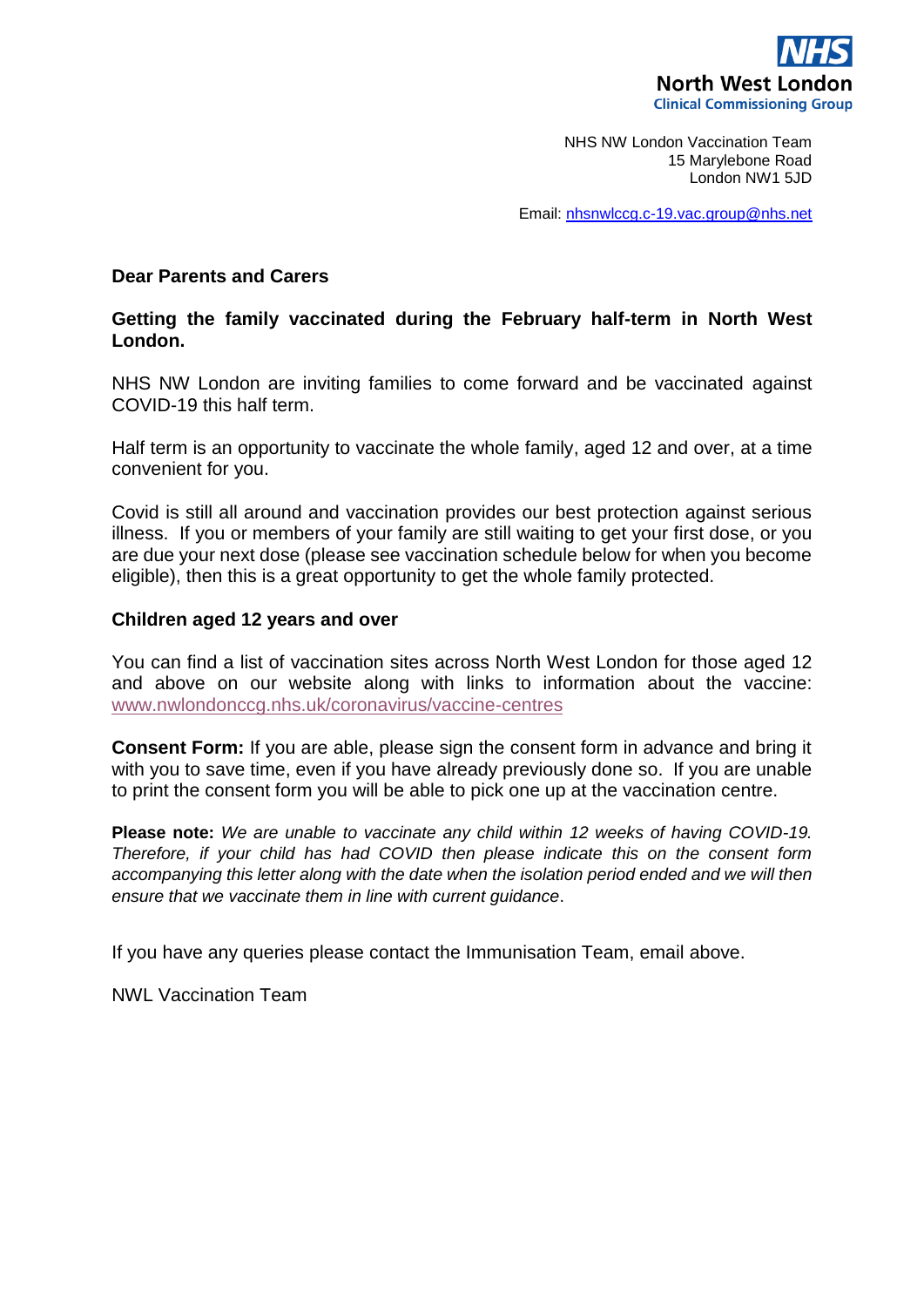

#### **NHS COVID-19 vaccination - what can you get?**

| <b>IF YOU ARE</b>                                                                                                                                      | YOU CAN GET                                                                                                                                                                                                                                                                                                                                                                                                                                                                                                                                                                                 |  |  |  |
|--------------------------------------------------------------------------------------------------------------------------------------------------------|---------------------------------------------------------------------------------------------------------------------------------------------------------------------------------------------------------------------------------------------------------------------------------------------------------------------------------------------------------------------------------------------------------------------------------------------------------------------------------------------------------------------------------------------------------------------------------------------|--|--|--|
| $-Aqed 16+$                                                                                                                                            | · Two doses, at least eight weeks apart<br>. Booster from three months (91 days) after second dose                                                                                                                                                                                                                                                                                                                                                                                                                                                                                          |  |  |  |
| Aged 12+ and were severely immunosuppressed at the<br>time of early doses                                                                              | # Two doses, at least eight weeks apart<br>. Third primary dose, typically eight weeks after second dose (liming may vary<br>and thould be discussed with a clinician -- if you're eligible you can get this dose by<br>visiting a vaccination site of your choice, and presenting a letter from your doctor.<br>confirming you're eligible)<br>. Booster dose from three months (91 days) after third dose<br>. Two doses, at least eight weeks apart.<br>. Booster from three months (91 days) after second dose<br>. Two doses, at least 12 weeks apart #<br>« Booster dase under review |  |  |  |
| Aged 12-15 with a health condition that puts you at higher<br>risk from COVID-19, or you are a household contact of<br>someone who is immunosuppressed |                                                                                                                                                                                                                                                                                                                                                                                                                                                                                                                                                                                             |  |  |  |
| Aged 12-15 and you are not in any of the above groups                                                                                                  |                                                                                                                                                                                                                                                                                                                                                                                                                                                                                                                                                                                             |  |  |  |
| Aged 5-11 with a health condition that puts you at higher<br>risk from COVID-19, or you are a household contact of<br>someone who is immunosuppressed  | <b>COVID-19</b><br>. Two doses, at least eight weeks apart<br><b>VACCINE</b><br>. Booster dose under review                                                                                                                                                                                                                                                                                                                                                                                                                                                                                 |  |  |  |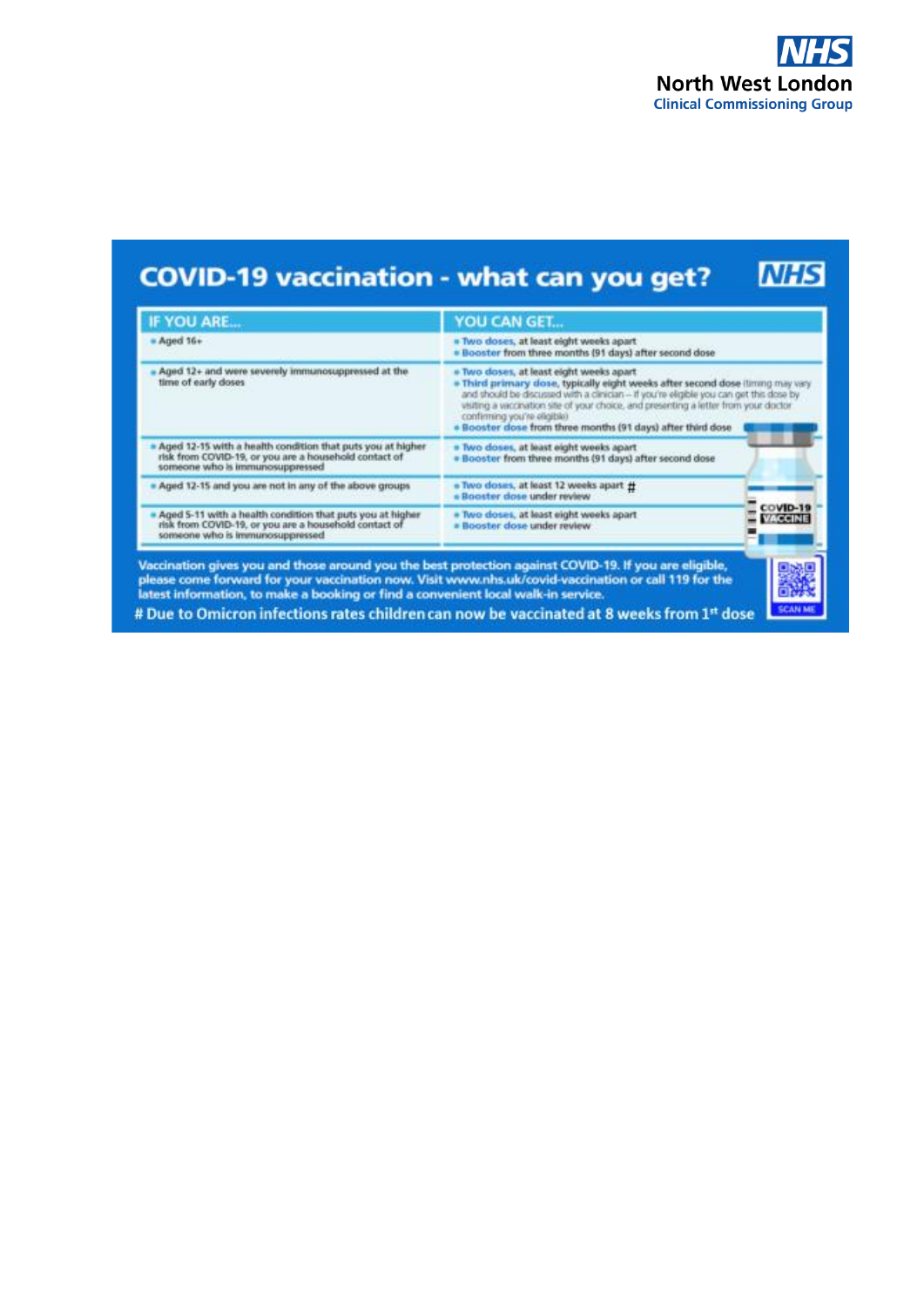

# **CONSENT FORM**



COVID<sub>19</sub>



# **Vaccination consent form** for children and young people

The COVID-19 vaccine is being offered to your child either as a 1<sup>st</sup> or 2<sup>nd</sup> dose (or a booster if eligible – please see eligibility schedule above). If your child has already received a  $1<sup>st</sup>$  dose then you will need to use this form for your child's next dose.

## **Please note:** *We are unable to vaccinate any child within 12 weeks of having COVID-19. Therefore, if your child has had COVID at any time during the last 12 weeks then they will not be eligible for a vaccination until this time period has elapsed.*

Further information can be found on the DfE website:

<https://www.gov.uk/government/publications/covid-19-vaccination-resources-for-children-and-young-people> Please discuss the vaccination with your child, then complete this form: Information about the vaccinations will be put on your child's health records.

| Child's full name (first name and surname): | Date of hirth:                                        |
|---------------------------------------------|-------------------------------------------------------|
| Home address:                               | Daytime contact telephone number for<br>parent/carer: |
| NHS number (if known):                      | Ethnicity:                                            |
| School (if relevant):                       | Year group/class:                                     |
| GP name and address:                        |                                                       |

## **Ask ALL patients ALL questions below and tick if any apply**

# **EXCLUSION CHECKLIST – tick any that apply**

- **Has your child tested positive for COVID-19 in the last 12 weeks (by a lateral flow test or a PCR test)? If so, please provide the date on which your child tested positive:\_\_\_\_\_\_\_\_\_\_\_\_\_\_\_\_\_\_\_\_\_\_\_\_\_\_\_\_\_\_\_\_\_\_\_\_\_\_\_\_\_\_\_\_\_\_\_\_\_**
- **Has the individual experienced major venous and/or arterial thrombosis occurring with thrombocytopenia following vaccination with any COVID-19 vaccine?**
- **Has the individual had any vaccination in the last 7 days?**
- **Is the individual currently unwell with fever?**
- **Does the individual have an allergy to any medications?**
- **Has the individual ever had an anaphylactic reaction?**
- **Does the individual take any regular mediation if so what? Please list:\_\_\_\_\_\_\_\_\_\_\_\_\_\_\_\_\_\_\_\_\_\_\_\_\_\_\_\_\_\_\_\_\_\_\_\_\_\_\_\_\_\_\_\_\_\_\_\_\_\_\_\_\_\_\_\_\_\_\_\_\_\_\_\_**